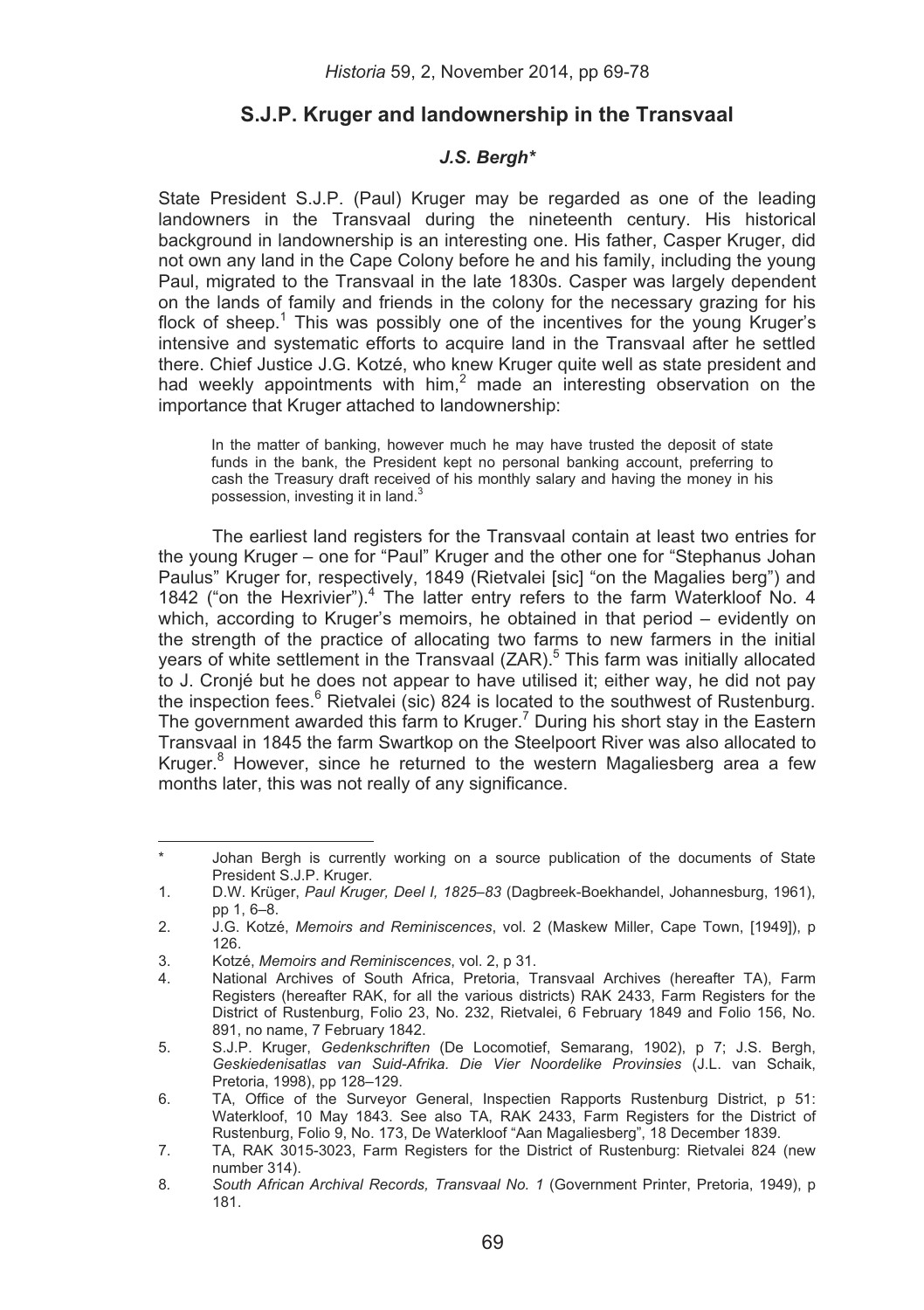In the period up to 1877 Kruger acquired possession of at least 27 farms or portions of farms in the Rustenburg district in addition to the farm allocated to him on the Steelpoort River (see above). Nine of these farms were awarded to him for services rendered to the state. The farms were Rietvalei 824 (sic) (see above); Doornpoort 251; Saulspoort 269; Welgevonden 351; Rhenosterkraal 563; Middelkuil 564; Modderkuil 565; Koedoesspruit 572; and Roodekraalspruit 592.10

However, these farms, together with the other farms that he bought in the 1850s and 1860s, created a financial problem for Kruger. In the early years of the South African Republic, officials such as Kruger were largely remunerated with land instead of salaries because of the poor state of the economy.11 Kruger nevertheless had to pay transfer duties etc. for the land he acquired in this manner, as well as the full purchase price for land that he bought from other persons.

In January 1858 Kruger brought this dilemma to the attention of State President M.W. Pretorius. He also referred to money that the state still owed him for his services – a sum of £80 in total.<sup>12</sup> To solve his problem Kruger even gained permission in 1858 to go on hunting expeditions again, concurrently with his duties as commandant and commandant-general. On these trips Kruger usually took poor families with him and gave them some of the game he shot. Furthermore, a memorandum calling upon the Transvaal people to support him was drawn up and circulated among the public. However, by February 1859 his financial constraints had still not been resolved satisfactorily. At that stage he asked the state president to pay him some of the money that the state still owed him so that he would be able to pay his creditors.13 Even at the beginning of 1866 this matter had not been entirely resolved.<sup>14</sup>

Apart from the nine farms that Kruger obtained from the government in the District of Rustenburg for his services, he also bought a number of other farms or portions of farms in this district in the period preceding the 1880s, *inter alia*  Losperfontein 119; Boschfontein 193; Klein Doornspruit 255; Baviaanskrans 288; Beestkraal 296; Turffontein 297; Boekenhoutfontein 336; Kookfontein 337; Zwartkop 355; Zoutpansdrift 359; Rietspruit 419; Beerfontein 432; Klipfontein 538; Waterval 544; Bierkraal 545; and Palmietfontein 551. At a later stage, Kruger bought the farms Driefontein 696 (later No. 83, in the Warmbaths district) and Albion 376 in the Rustenburg district. He possibly also acquired other farms as well.15

9. TA, RAK 3015- 3023, Farm Registers for the District of Rustenburg.<br>10. TA, RAK 3015-3023, Farm Registers for the District of Rustenburg.

<sup>10.</sup> TA, RAK 3015-3023, Farm Registers for the District of Rustenburg.<br>11. S. Trapido. "Reflections on Land. Office and Wealth in the South

S. Trapido, "Reflections on Land, Office and Wealth in the South African Republic, 1850– 1900", in S. Marks and A. Atmore (eds), *Economy and Society in Pre-Industrial South Africa* (Longman, London, 1980), p 352.

<sup>12.</sup> TA, State Secretary (hereafter SS) 19, R180/58, p 73: S.J.P. Kruger – State President M.W. Pretorius and the Executive Council, 21 January 1858.

<sup>13.</sup> TA, RAK 3015-3023, Farm Registers for the District of Rustenburg. Staff members in the National Archives were unfortunately unable to give me access to all of these RAK volumes, which I consulted a few years ago. The same happened to some or all of the appropriate volumes for the districts of Pretoria, Middelburg, Carolina, etc. See also *Land en Volk*, 10 August 1893; and Kruger, *Gedenkschriften*, p 10.

<sup>14.</sup> TA, SS74, R70/66, pp 188–189: S.J.P. Kruger – State President, 25 January 1866.<br>15. TA, RAK 3015-3023. Farm Registers for the District of Rustenburg: Land en

<sup>15.</sup> TA, RAK 3015-3023, Farm Registers for the District of Rustenburg; *Land en Volk*, 10 August 1893. Regarding the farm Klipfontein, see also S.J.P. Kruger and P.G.W. du Plessis: Declaration, 20 December 1866 at Waterkloof, TA, A.371, Engelbrecht Collection, vol. 9, file 30, pp 6–8. According to this document, Kruger bought the farm together with Du Plessis.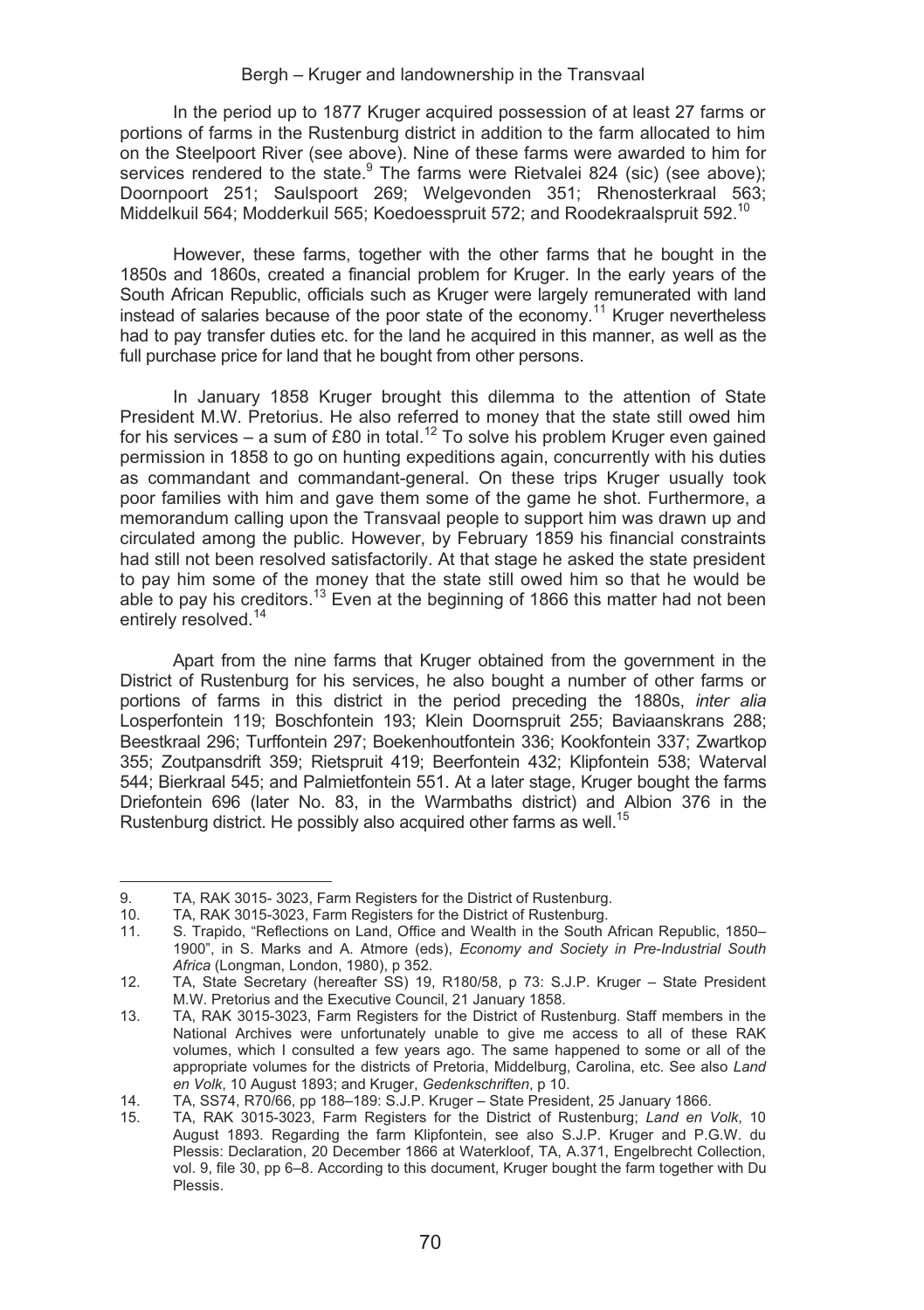



**Figure 1:** Western half of the Transvaal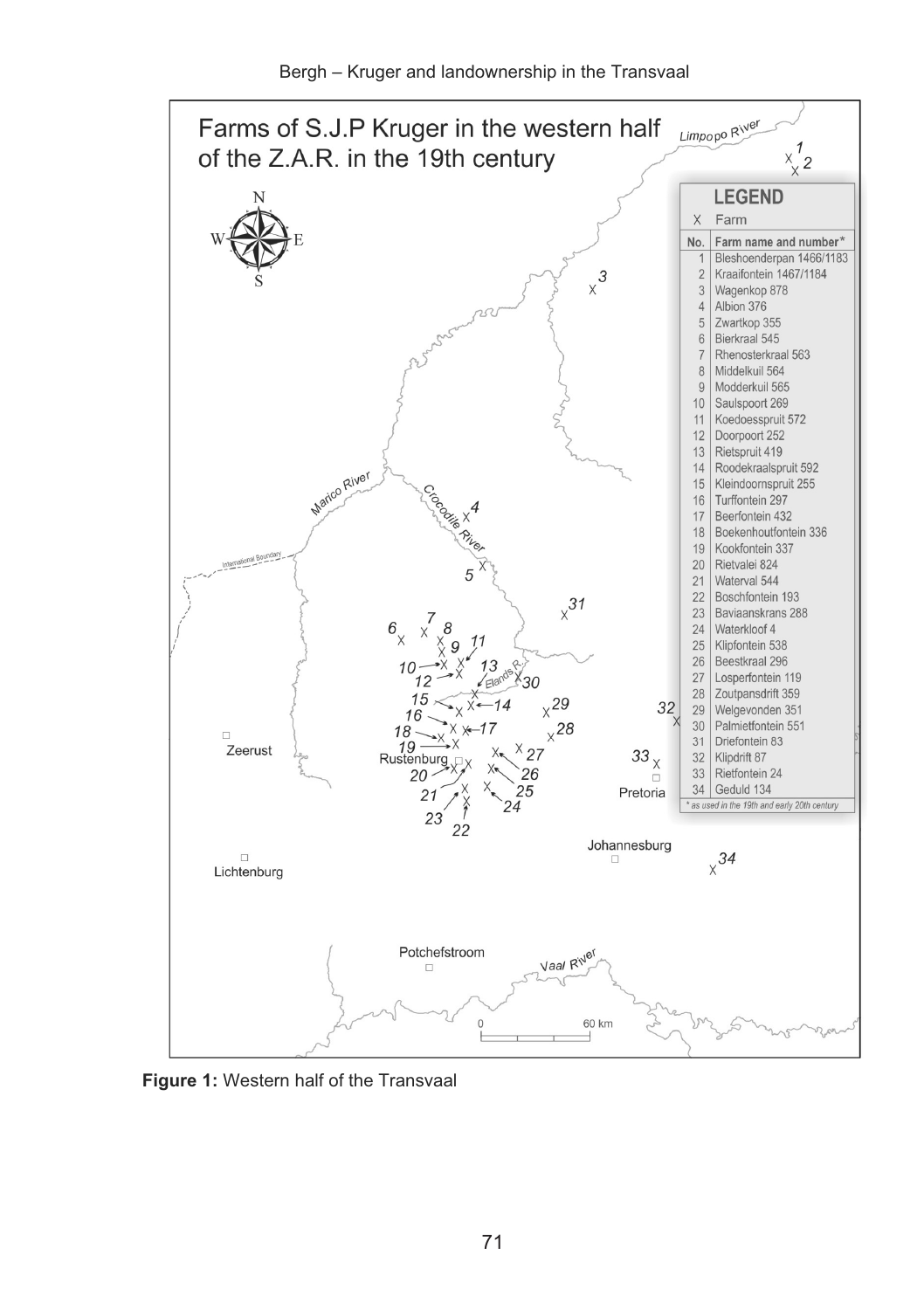

**Figure 2:** Eastern half of the Transvaal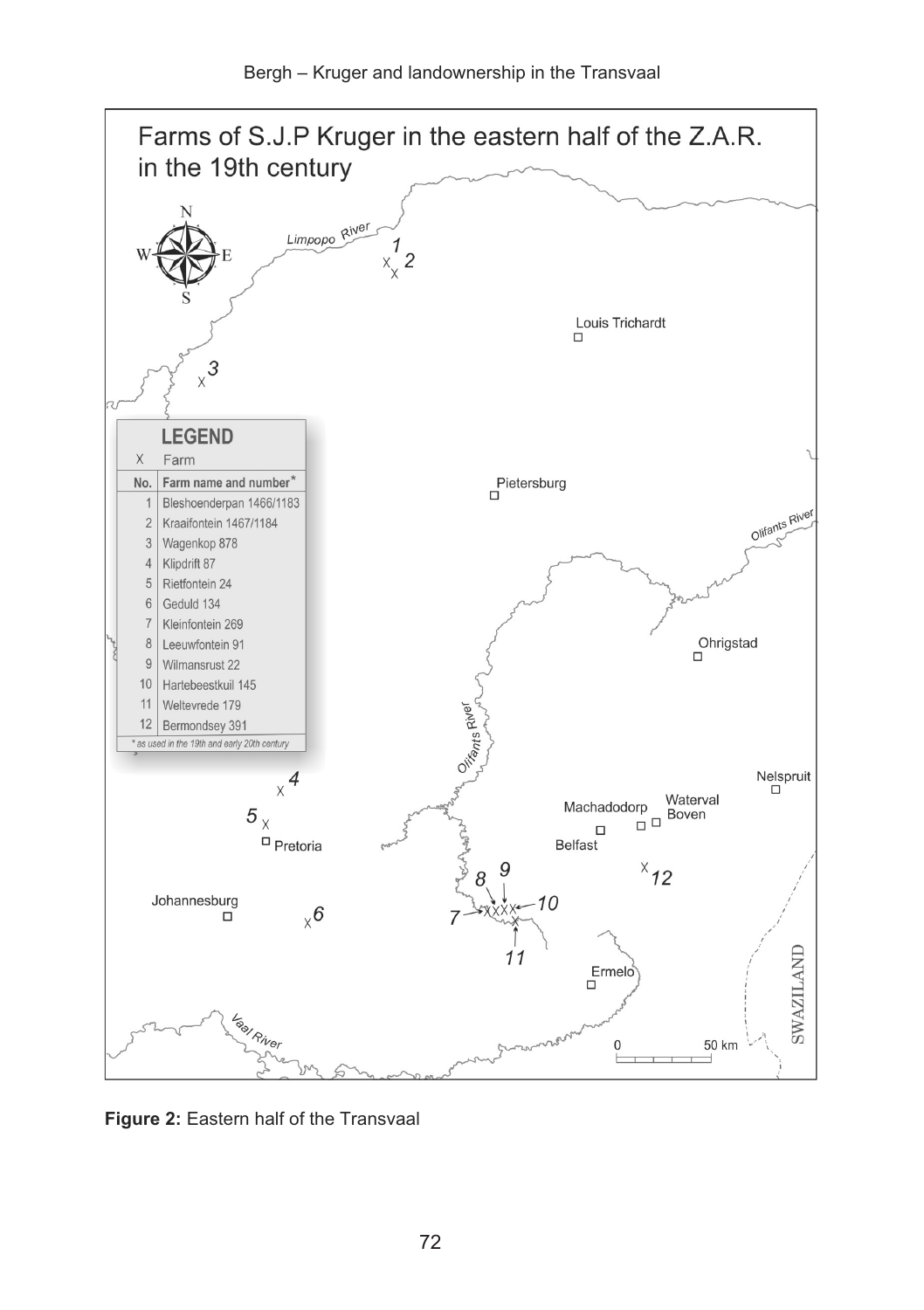In the Pretoria district, Kruger obtained the farms Klipdrift 87 and Rietfontein 24 (portion), adjacent to Pretoria. Kruger's wife, Gezina, sold some of the milk and other products produced on this farm to their neighbours. Kruger also acquired five adjacent farms or portions of these farms along the upper reaches of the Olifants River in the Middelburg district in the 1880s and early 1890s, namely, Wilmansrust 22; Leeuwfontein 91; Weltevreden 179; Kleinfontein 269; and Hartebeestkuil  $145^{16}$  In the Carolina district he bought the farm Bermondsey 230;<sup>17</sup> and in the northern Transvaal he acquired Wagenkop 878 in the Waterberg district and Bleshoenderpan 1466 and Kraaifontein 1467, both of which were also in the Waterberg district. The latter two farms were subsequently included in the Soutpansberg district, respectively as Nos 1183 and 1184.<sup>18</sup> In an apparent attempt to embarrass Kruger, in 1893 the newspaper *Land en Volk*, which was critical of him, published a list of some of the farms and erven he owned in towns that it had knowledge of.<sup>19</sup>

The above farms do not represent a complete list of the farms owned by Kruger. For example, in a document dated 19 November 1858 and issued by the landdrost of Rustenburg, W. Robinson, at least three more farms belonging to Kruger are referred to, but the names of the farms are difficult to decipher.<sup>20</sup> In another (damaged) document reference is made in July 1871 to a farm owned by Kruger in the Wakkerstroom district.<sup>21</sup> Then too, Kruger stated in the Volksraad in August 1894 that he possessed a farm that had been cut out of the Transvaal when the borders were adjusted in  $1884<sup>22</sup>$  There is also reference in a letter written in 1896 by his son-in-law, P.N.J. Smit, to another two farms belonging to Kruger, but without the necessary detail regarding numbers and location.<sup>23</sup>

Kruger sold a large number of the farms that he obtained for small amounts to his sons and sons-in-law. In 1860, for example, he sold Losperfontein 119 to Tjaart A.P. Kruger; and in 1869 he sold Boschfontein 193 to Douw Gerbrand Kruger. In June 1873 he sold the farm Rhenosterkraal 563 to his son Casper and his son-in-law, Lourens du Plessis, for £15; and for similar sums he sold Middelkuil 564 to his son, Stephanus S.P. Kruger and his son-in-law Theunis Eloff; Modderkuil 563 to Jan A. Kruger and Pieter Kruger; Roodekraalspruit 592 to Jan A. Kruger. In 1874 he sold a portion of Kookfontein 377 to Jan A. Kruger, and Bierkraal 545 to Casper Kruger. There is also evidence that he and Jan Kruger bought Rietspruit 419 together in 1871. He probably also assisted the new minister of the Gereformeerde Kerk in Rustenburg, Dirk Postma, to buy Kleindoornspruit 255 from him in  $1860.<sup>24</sup>$ 

<u> Alexandria de la contexta de la contexta de la contexta de la contexta de la contexta de la contexta de la c</u>

<sup>16.</sup> TA, RAK 2926, Farm Register for the District of Middelburg; *Land en Volk*, 10 August 1893; TA, A371, Engelbrecht Collection, vol. 10, file 32, p 167 and file 35, p 122 and file 34, p 218, Poynton Bros. – S.J.P. Kruger, 12 September 1898; D. Reitz, *Commando. A Boer Journal of the Boer War* (Faber, London, 1932), p 16.

<sup>17.</sup> TA, A 371, Engelbrecht Collection, vol. 11, file 36, p 137.

<sup>18.</sup> *Land en Volk*, 10 August 1893; Jeppe's Map of the Transvaal or S.A. Republic and Surrounding Territories, Pretoria, 1899.

<sup>19.</sup> *Land en Volk*, 10 August 1893; *De Volksstem*, 15 August 1893, pp 2–3 (Praatjes van den Dag).

<sup>20.</sup> TA, SS 22, R2438/58, p 131, Statement by W. Robinson, 19 November 1858.<br>21. TA, SS 134, R725/71, No. 72, p 265; S.J.P. Kruger – ?, 13 July 1871.

<sup>21.</sup> TA, SS 134, R725/71, No. 72, p 265: S.J.P. Kruger – ?, 13 July 1871.<br>22. Minutes of the First Volksraad. 29 August 1894, art. 1541.

<sup>22.</sup> Minutes of the First Volksraad, 29 August 1894, art. 1541.

<sup>23.</sup> TA, A371, Engelbrecht Collection, vol. 10, file 34, p 197: P.N.J. Smit – S.J.P. Kruger, 6 September 1895

<sup>24.</sup> TA, RAK 3015-3023, Farm Registers for the District of Rustenburg.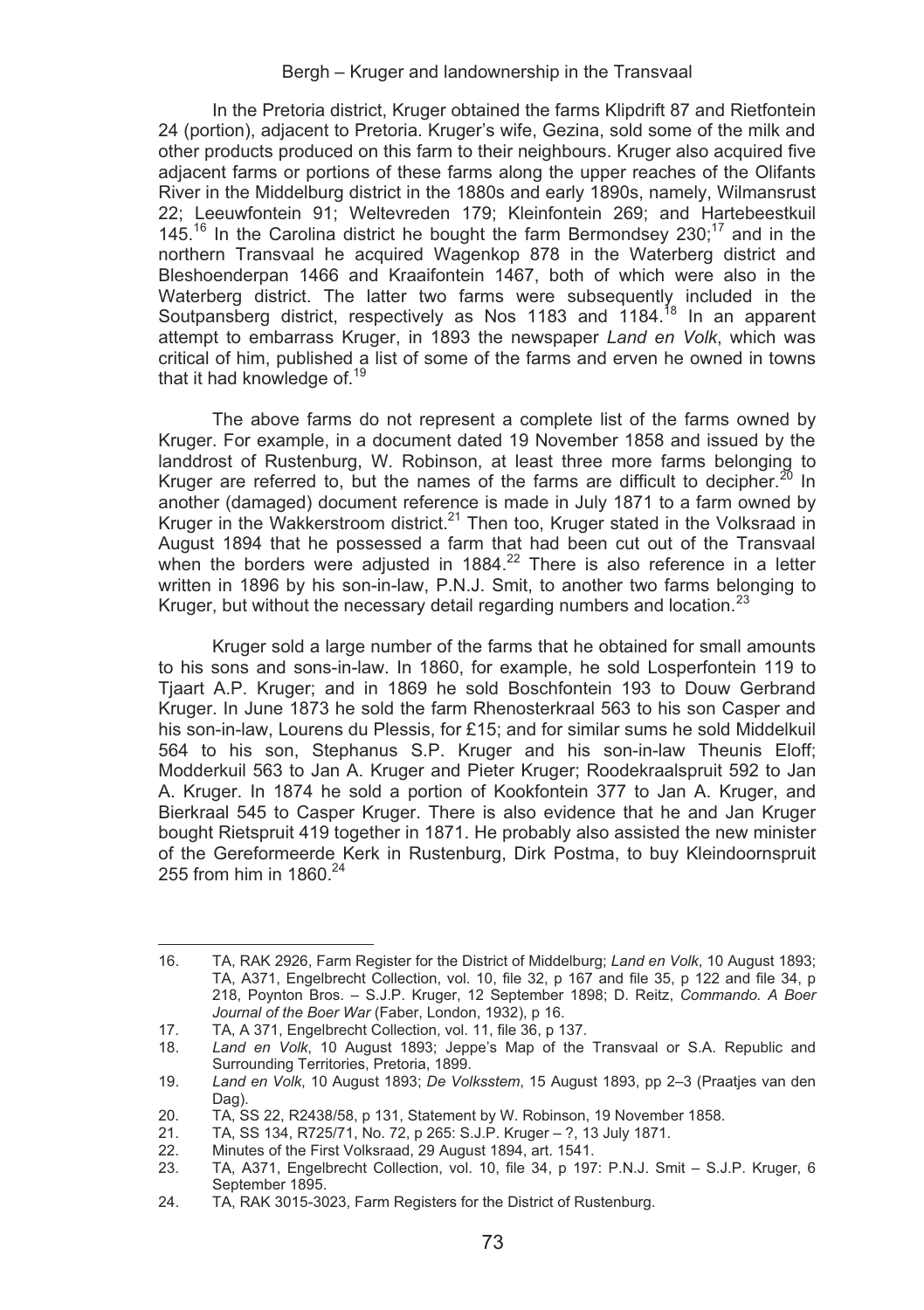Apart from farms, Kruger also owned a significant number of erven in at least four Transvaal towns. Thorough research on this is likely to reveal that he owned even more. In the town of Rustenburg at least three erven belonged to Kruger by 1858,<sup>25</sup> while in Pretoria he owned at least eight by 1893,<sup>26</sup> and in Middelburg and Belfast at least 18 by 1903.<sup>27</sup>

In his analysis of farms possessed by S.J.P. Kruger, the historian D.W. Krüger only appeared to be aware of 17 of the 27 farms (at least) that Kruger owned in the Rustenburg district. He apparently had no knowledge of the 10 farms (at least) owned by Kruger in other districts. He was also seemingly unaware that Kruger originally bought the farms Beerfontein 432 and Turffontein 297 when these two farms still formed a single farm and that it was only later that he divided Beerfontein and Turffontein into two farms. The missionary Christof Penzhorn bought these two farms (portions) from Kruger on behalf of Mokgatle, the chief of the Bafokeng. Although D.W. Krüger regarded the selling prices of Beerfontein/Turffontein and Saulspoort as very high, they were in fact comparable with the selling prices of other similar farms in the Rustenburg district in this period.<sup>28</sup>

Kruger was well aware of accusations that in some instances at least the farms that he purchased had previously belonged to African communities. He pointed out, however, that he had purchased these specific farms second hand; that there were other considerations involved in these purchases; and that he was inclined to sell the land back to the African communities in question.<sup>29</sup> In the 1860s Kruger tried to sell some of these farms – Beerfontein and Turffontein (in the vicinity of his own farm, Boekenhoutfontein) and Saulspoort (at Pilanesberg) – back to African communities under the trusteeship system. However, such proposed sales were problematic because of the views prevailing in the Volksraad at the time. Kruger eventually sold these farms to missionaries acting on behalf of the specific African communities for substantial amounts – £900 for Beerfontein (portion)/Turffontein, as well as £900 for Saulspoort.<sup>30</sup> The Bafokeng bought the remaining portion of Beerfontein from Kruger in the 1880s.<sup>31</sup> Subsequently, in 1891, Kruger shed more light in the Volksraad on his point of view on white farmers' infringing on land owned by Africans:

Now it was earlier laid down that nobody could register a farm located at a native village; people, however, did not heed this and various burghers and speculators registered farms on which natives lived, or near to where they lived. This was, however, against the law. They received transfer for those farms and then it would have meant that the Government had no land left and that the natives would have to be driven away. Therefore the Volksraad resolved to give such burghers this land on a proportional basis and a Commission was appointed to see from the returns made

<sup>25.</sup> TA, SS 22, R 2438/58, p 131: Statement by W. Robinson, 19 November 1858.

<sup>26.</sup> *Land en Volk*, 10 August 1893.

<sup>27.</sup> TA, A71, L.J. Jacobcz Collection, vol. 6, pp 53–55: Declarations by S.J.P. Kruger, 20 June 1903.

<sup>28.</sup> Krüger, *Paul Kruger I,* pp 76–81; J.S. Bergh, "S.J.P. Kruger in the Dock, 1872", *South African Historical Journal*, 63, 1, March 2011, pp 1–9; TA, First Volksraad (hereafter EVR) 217, No. 1624, pp 240–241, Testimony of S.J.P. Kruger before a Volksraad Commission, 24 October 1872.

<sup>29.</sup> Bergh, "S.J.P. Kruger in the Dock 1872", pp 15–17.

<sup>30.</sup> J.S. Bergh, "S.J.P. Kruger and the Transvaal Hardliners on Race Policies and Practices in the Early 1870s", *South African Historical Journal,* 58, 2007, pp 154–155; TA, RAK 3015- 3023, Farm Registers for the District of Rustenburg.

<sup>31.</sup> J.S. Bergh '"We must never forget where we come from": The Bafokeng and, their Land in the 19th-century Transvaal', *History in Africa,* 32, 2005, p 113.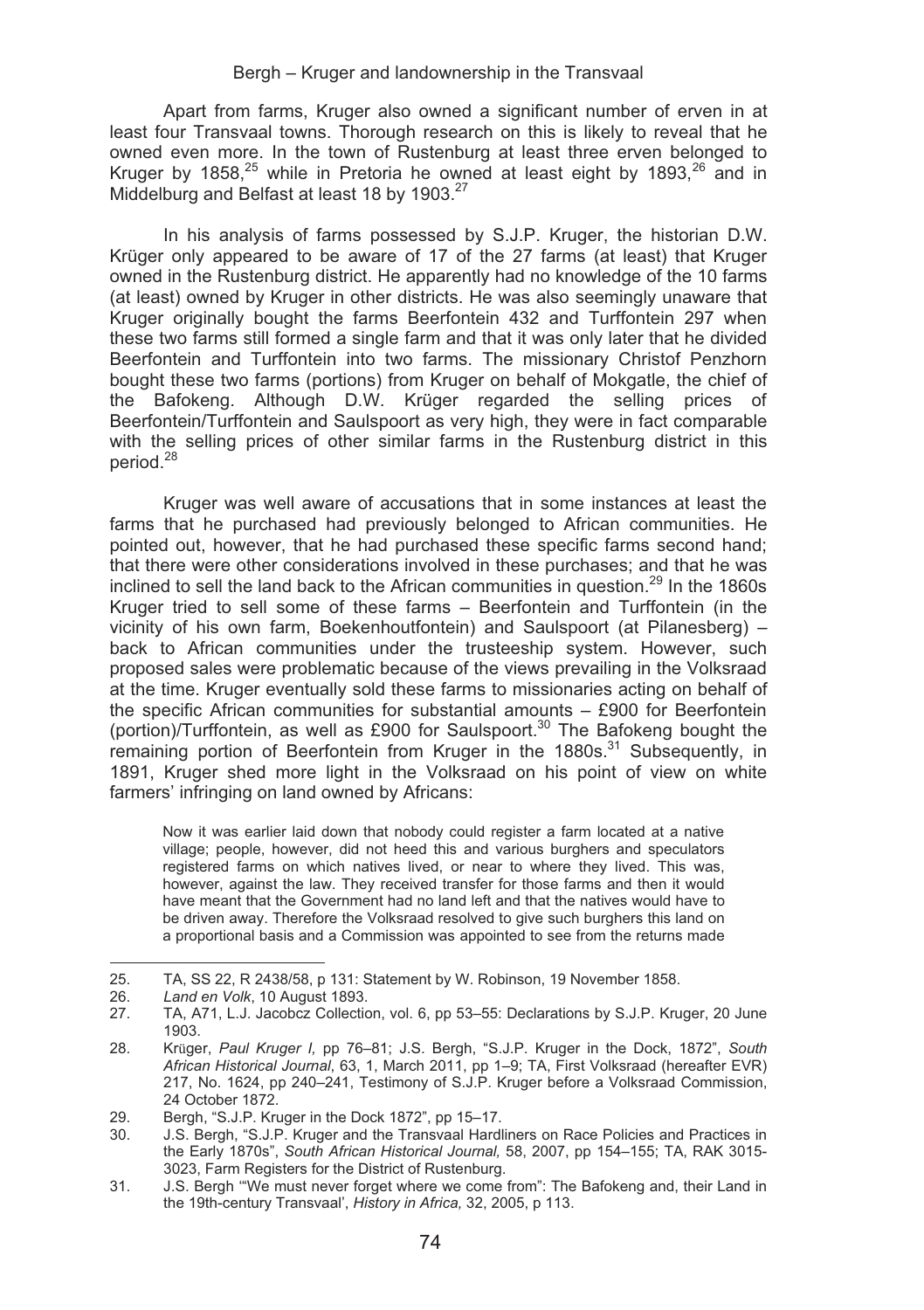on the land whether burghers had received more than the value of such farms. As far as the granting of locations was concerned, the Government had always been careful ...

Kruger's most lucrative land transaction was made when he and his son-inlaw, F.C. Eloff, bought the farm Geduld No. 134 Heidelberg (later No. 174 Witwatersrand, No. 24 Boksburg and No. 4 Springs) to the east of Johannesburg and adjacent to the later East Rand town of Springs from A. Brodrick in 1886 for £700. In 1891, Eloff sold his portion of Geduld to Kruger for £3 000.<sup>33</sup> The very successful gold-mining industry, which commenced in 1886 on the Witwatersrand, a mere 47 kilometres west of his farm, was probably Kruger's incentive for buying Geduld No. 134. Against this background, F.C. Eloff made large profits in his own right on various other land transactions. In the Heidelberg district in particular, he was very successful in this regard and acquired substantial wealth.<sup>34</sup>

There was an irrigation dam on Geduld and Kruger rented out part of the farm to individuals who used the water for agricultural purposes. He also let small portions of the farm to individuals who erected businesses, including a hotel and butcheries, as well as to a few people who were prospecting for coal, gold and other minerals. Kruger derived a handsome monthly income from this source.

At some stage Kruger also became aware of rich coal deposits on Geduld. By March 1891, Kruger and Eloff had concluded an agreement with the Nederlandsch Zuid Afrikaansche Spoorweg Maatschappij (NZASM) for the coal rights on the farm, up to a maximum of 200 tons, in terms of which they were paid £10 000. The mining rights which Kruger and Eloff owned to search for gold and other precious metals, minerals and stones was not affected by this agreement. They also agreed that the dam on the farm should not be polluted and that the NZASM should not extend its activities to a piece of land adjoining the dam – to the extent of 3000 by 2000 yards – and that the leases which Kruger and Eloff had granted previously should be duly recognised.35

This contract was amended slightly in November 1894 after new negotiations between Kruger and NZASM (headed by G.A.A. Middelberg). In terms of one of the new stipulations, the 200 tons of coal that NZASM was entitled to was reduced to 50 tons  $36$ 

Kruger was probably aware from an early stage of the possibility that there might also be gold deposits on Geduld. In his contract with the NZASM, concluded in 1891, he specifically excluded the right to prospect for gold, silver and other precious minerals. It was therefore no surprise that early in 1895 he concluded a purchase option agreement in this regard with the Geduld Syndicate for a period of

<u> Alexandria de la contexta de la contexta de la contexta de la contexta de la contexta de la contexta de la c</u>

<sup>32.</sup> Translated from the original Dutch. Minutes of the First Volksraad, 11–12 June 1891, arts 373 and 5.

<sup>33.</sup> TA, RAK 3036, Farm Register for the District of Springs: Geduld 134. See also Krüger*, Paul Kruger I*, p 79 footnote 9.

<sup>34.</sup> TA, RAK 2864, Farm Register for the District of Heidelberg. See, for example, his land transactions in connection with Putfontein 24, Het Blok 49 and Potfontein 53.

<sup>35.</sup> Sanlam Archive, Cape Town, Geduld Mine 7/1/3/1/1: Contract of S.J.P. Kruger and F.C. Eloff with the Nederlansch Zuid Afrikaansche Spoorweg Maatskappij, 13 March 1891. See also the correspondence from various individuals who were utilising stands etc. on Geduld to Kruger's private secretary – TA, A371, Engelbrecht Collection, vols 9 and 10; as well as TA, A71, L.J. Jacobcz Collection, vols 3 and 4.

<sup>36.</sup> Sanlam Archive, Cape Town, Geduld Mine 7/1/3/1/1: Supplementary Agreement between S.J.P. Kruger and G.A.A. Middelberg for the NZASM, 7 November 1894.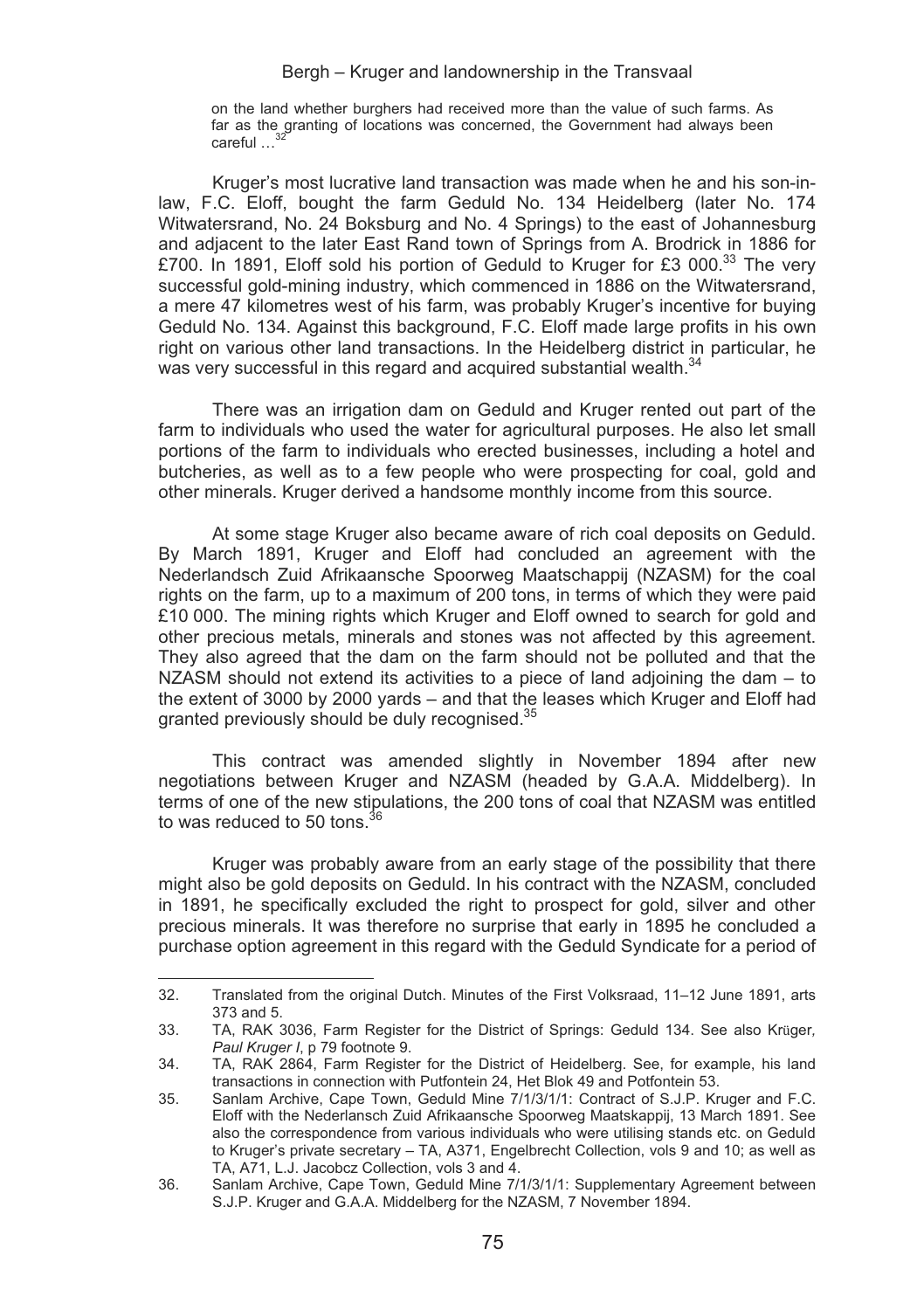three consecutive years. This syndicate must have been aware that there was a strong possibility of large deposits of gold on Geduld because even at this early stage they were prepared to offer Kruger £5 000 for the first year to investigate this and  $£1 000$  for each of the second and third years – and (significantly) for the right to buy the farm eventually. At this stage they were prepared, in consultation with Kruger, to determine the eventual purchase price of Geduld in the following way:

If the series of reefs known as the Main Reef series … run through the property either as outcrops or as deep levels, the purchase price shall be £100 000 sterling ...

If the Main Reef series or some of them do not run through the said farms but there are other payable reefs … the purchase price of the said farm shall be £70 000 …

This was also subject to the contract concluded by Kruger and Eloff with NZASM on 13 March 1891 "with reference to the coal rights …", as well as the supplementary contract between Kruger and the NZASM of 17 November 1894 and the other less important contracts entered into by Kruger with third parties pertaining to the arable land and stands. It was again expressly stated that the Geduld Syndicate should not damage the irrigation dam on the farm during their exploration.<sup>37</sup>

The final deed of sale for Geduld was concluded on 20 December 1898 after the initial three-year period of investigation had been extended by another year. Despite the fact that it had not yet been conclusively determined at that stage whether the Main Reef series ran through Geduld, the Geduld Syndicate agreed to a purchase price of £100 000, reduced by an amount of £4 800 for a small portion of Geduld that Kruger sold separately (see below). In terms of the final agreement, a sum of £10 000 was payable in cash immediately after the signing of the agreement; a further £55 200 within two years from the date of signing, on which interest was to be paid calculated at six percent per annum and payable half-yearly; and the remaining £30 000 within three years.<sup>38</sup>

In the event, the Geduld Syndicate paid the remaining amount of £85 200 plus £4 000 interest to Kruger by 17 May 1899.<sup>39</sup> Kruger had previously sold a small portion (200 morgen) of Geduld to the Springs Real Estate Company for £12 500 in 1897.40

After the conclusion of the transaction with the Geduld Syndicate, Kruger gave £1 000 to each of his children as a gift. $41$  Out of the amount that he received from the Geduld Syndicate, Kruger also paid £40 000 over to the government of the South African Republic in May 1899 as a loan. This amount was, however, not repaid to the Kruger family after the Anglo-Boer War.<sup>42</sup> Dr W.J. Leyds, who was in

<sup>&</sup>lt;u> 1989 - Johann Stein, mars an t-Amerikaansk kommunister (</u> 37. Quotation translated from the original Dutch. Sanlam Archive, Cape Town, Geduld Mine 7/1/3/1: Copy of the original Dutch Agreement between S.J.P. Kruger and the Geduld Syndicate, 26 February 1895.

<sup>38.</sup> Sanlam Archive, Cape Town, Geduld Mine 7/1/3/1/1: Copy of the agreement between the Geduld Syndicate and S.J.P. Kruger in Dutch, 20 December 1898.

<sup>39.</sup> TA, A 371 Engelbrecht Collection, vol. 11, File 37, p 42: Nel, Lorenz and Pienaar to S.J.P. Kruger, 17 May 1899.

<sup>40.</sup> TA, RAK 3036 Farm Registers for the District of Springs: Geduld 134, Transaction B 68385/1897.

<sup>41.</sup> TA, A71, L.J. Jacobcz Collection, vol. 4, pp 375–84.<br>42. TA, A140, Dr. E.V. Engelepburg Collection, pp 94–

TA, A140, Dr F.V. Engelenburg Collection, pp 94–97 and 101–4, F.V. Engelenburg – C. Ramsbottom, 15 June 1929; J.R. Leisk to F.V. Engelenburg, 11 June 1929; P. Grobler to F.V. Engelenburg, 9 July 1928 and 10 September 1928.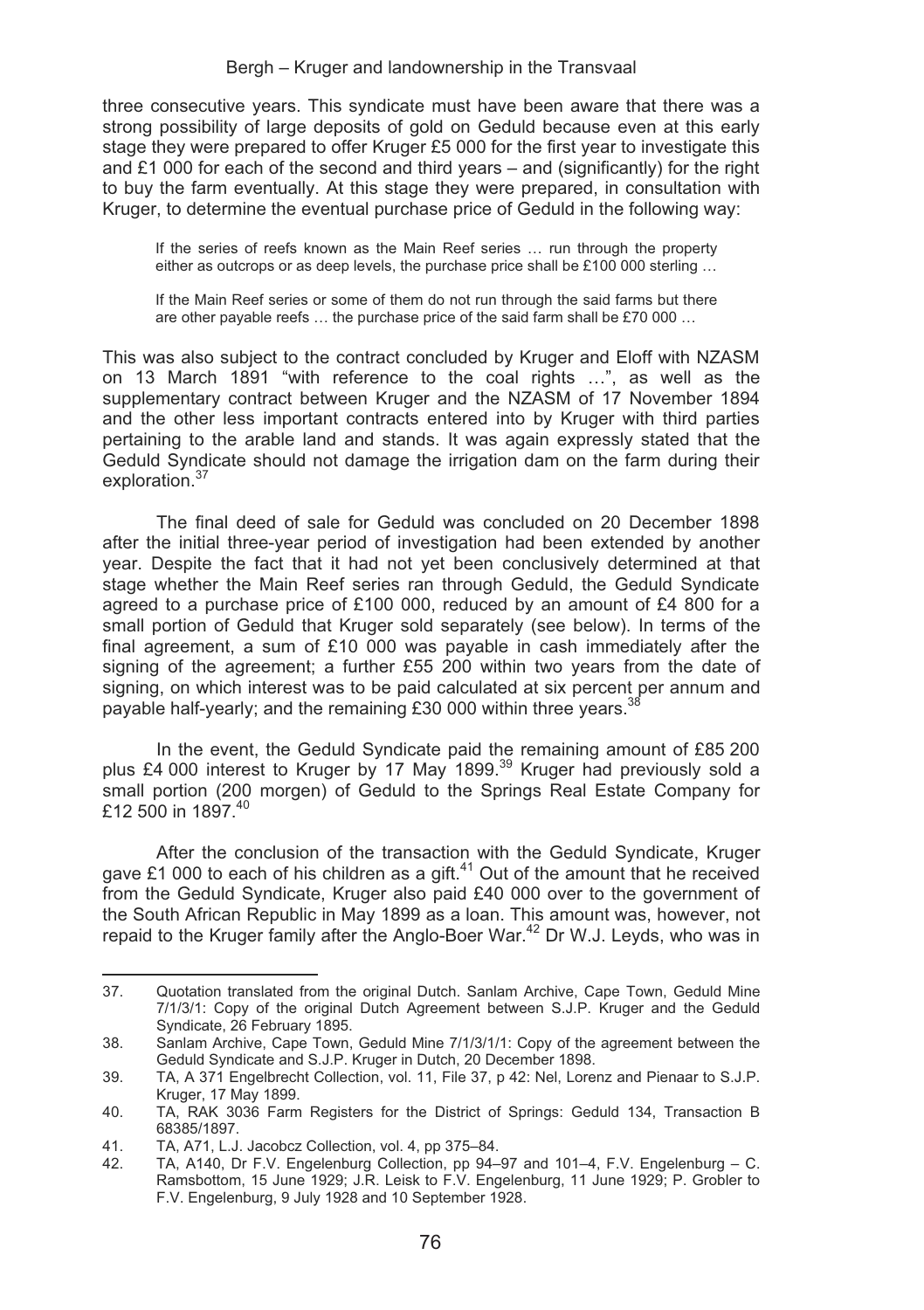close contact with Kruger while the former president was in Europe, was under the strong impression that Kruger did not think it likely that this loan would ever be repaid. $43$ 

S.J.P. Kruger was one of the most prominent landowners in the ZAR. This was especially true of the period prior to the first British annexation of the Transvaal (1877–1881). Along with other well-known residents of the districts of Rustenburg and Pretoria, such as Hermann Jeppe, the Rustenburg member of the Volksraad, and O.W.A. Forssman, he can be regarded as one of the leading landowners of those districts.<sup>44</sup> Because of the discovery of gold on the Witwatersrand, the ZAR experienced a huge influx of wealthy people in the 1880s and 1890s. Some of these new settlers bought land in the Transvaal, especially on the Witwatersrand and in adjacent areas. Against this background, Kruger became a less prominent landowner but he continued buying farms, as well as erven in some Transvaal towns. Especially after the discovery of gold on his farm Geduld, Kruger became a wealthy man. This enabled him to live comfortably in Europe in his latter years – even after his ZAR salary was stopped in April 1904.<sup>45</sup>

#### **Abstract**

State President S.J.P. Kruger may be regarded as one of the leading landowners in the Transvaal during the nineteenth century. As one of the early settlers he was entitled to some land free of charge. He also acquired a few farms as compensation for his services as commandant and commandant-general in the early years of the new Transvaal Republic (ZAR). In addition to this, Kruger became a very prominent buyer of farms, as well as erven in some towns – initially in the western half of the Transvaal, but later also in the eastern and northern Transvaal. Kruger sold a large number of his farms for small sums to his sons and sons-in-law, but also sold some at market prices to others. His most lucrative transaction occurred when he and his son-in-law, F.C. Eloff, bought the farm Geduld to the east of Johannesburg in 1886. After the discovery of coal and gold on this farm Kruger was able to sell it for a very large sum and he became a relatively wealthy man.

**Key words:** S.J.P. Kruger; landownership in the ZAR; F.C. Eloff; Geduld No. 134.

## **Opsomming**

Staatspresident S.J.P. Kruger kan as een van die prominente grondeienaars in die Transvaal gedurende die negentiende eeu beskou word. Hy was as een van die vroeë setlaars geregtig op 'n beperkte hoeveelheid grond sonder vergoeding. Hy het ook 'n paar plase as kompensasie vir sy dienste as kommandant en kommandant-generaal in die vroeë jare van die nuwe Transvaalse Republiek (ZAR) ontvang. Kruger het daarbenewens 'n baie prominente koper van plase, sowel as erwe in sommige dorpe, geword – aanvanklik in die westelike helfte van die Transvaal, maar later ook in die oostelike en noordelike Transvaal. Kruger het 'n groot aantal van sy plase vir klein bedrae aan sy seuns en skoonseuns verkoop,

<u> Alexandria de la contexta de la contexta de la contexta de la contexta de la contexta de la contexta de la c</u>

<sup>43.</sup> TA, A140, Dr F.V. Engelenburg Collection, p 107, W.J. Leyds – F.V. Engelenburg, 3 October 1926.

<sup>44.</sup> J.S. Bergh, '"To make them serve': The 1871 Transvaal Commission, on African Labour as a Source for Agrarian History", *History in Africa*, 29, 2002, pp 45–47.

<sup>45.</sup> TA, A71, L.J. Jacobsz Collection, vol. 11, pp 68–69, H.C. Bredell, on behalf of S.J.P. Kruger, Menton, France – Dr W.J. Leyds, Utrecht, 15 April 1904.